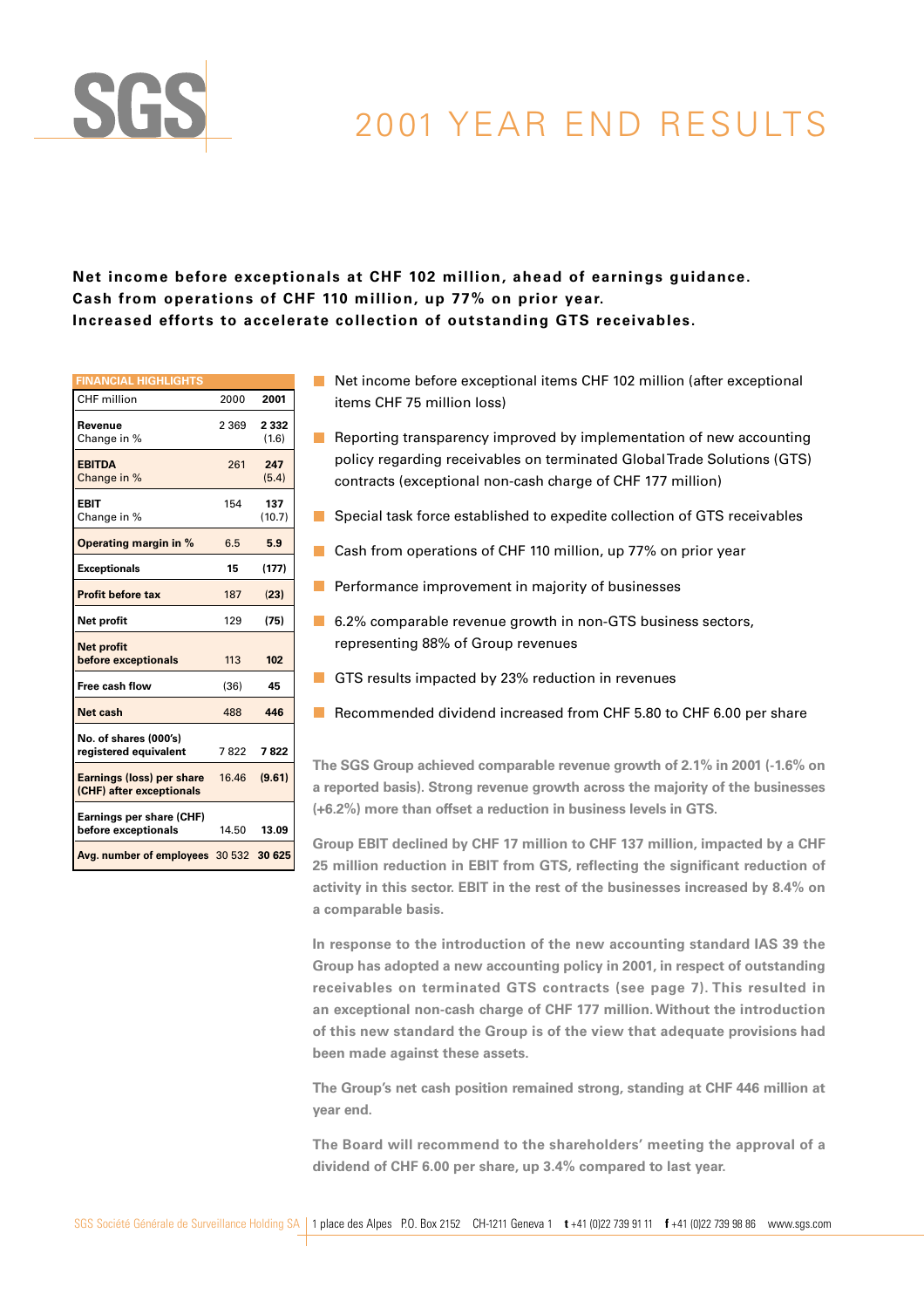

| <b>CONSOLIDATED PROFIT &amp; LOSS</b>                         |             |              |
|---------------------------------------------------------------|-------------|--------------|
| CHF million                                                   | 2000        | 2001         |
| Revenue                                                       | 2 369       | 2 3 3 2      |
| <b>Operating profit before</b><br>exceptional income          | 154         | 137          |
| Exceptionals                                                  | 15          | (177)        |
| <b>Operating profit</b><br>Net financial income               | 169<br>18   | (40)<br>17   |
| <b>Profit before taxes</b><br>and minority interests<br>Taxes | 187<br>(52) | (23)<br>(44) |
| <b>Profit after taxes</b><br><b>Minority interest</b>         | 135<br>(6)  | (67)<br>(8)  |
| Net profit                                                    | 129         | (75)         |
| <b>Net profit before</b><br>exceptionals                      | 113         | 102          |

#### **Overview**

Revenue for the Group was CHF 2 332 million compared to CHF 2 369 million for the prior year. Currency moves had an adverse impact on revenues of CHF 95 million. On a comparable basis, Group revenues grew by 2.1% (-1.6% on a reported basis). Strong revenue growth in most of the businesses offset the revenue shrinkage in GTS. Consumer Products and International Certification Services achieved comparable revenue growth of over 10%. Redwood Services continued to grow with 2001 exceeding the prior year by 8.4%. GTS revenues declined on a comparable basis by 21.5% primarily due to the loss of the contracts with the Governments of the Philippines and the Ivory Coast in 2000.

Operating profit before exceptionals (EBIT) declined CHF 17 million or –10.7% to CHF 137 million. The contribution of the businesses other than GTS improved by CHF 14 million (+8.4%) whilst GTS more than offset this with a decline of CHF 25 million (-41.0%).

Exceptionals moved from an income of CHF 15 million in 2000 to an expense of CHF 177 million in 2001. This is due to the adoption of the new accounting policy relating to outstanding receivables on terminated GTS contracts (see page 7). This conservative accounting treatment, which has no cash impact, will provide increased transparency of the continuing GTS business going forward. Future recoveries against these terminated contracts will be recorded as exceptionals when received.

Net financial income of CHF 17 million was slightly below that of the prior year reflecting the global reduction in interest rates.

Net profit before exceptionals decreased to CHF 102 million from CHF 113 million, slightly ahead of earlier earnings guidance. Including exceptional items, net profit reduced from CHF 129 million to a loss of CHF 75 million in the current year.

Cash from operations improved to CHF 110 million from CHF 62 million in the prior year, reflecting reduced cash outflows for restructuring and improved working capital efficiency. This improvement was used to fund acquisitions totalling CHF 64 million in the year, principally Scientific Services Limited (SSL). Thus Group net cash decreased to CHF 446 million at 31 December 2001 from CHF 488 million at the end of December 2000.

#### **Corporate Identity**

With this release SGS is unveiling its new corporate identity. This is the start of a process designed to modernise and strengthen the Group's brand and to leverage the brand globally.

| <b>CONSOLIDATED CASH FLOW</b> |       |      |
|-------------------------------|-------|------|
|                               |       |      |
| CHF million                   | 2000  | 2001 |
| Adjusted operating profit     | 271   | 219  |
| (Increase) in working capital | (170) | (76) |
| Tax paid                      | (39)  | (33) |
| <b>Cash from operations</b>   | 62    | 110  |
| Free cash flow                | (36)  | 45   |
| (Decrease) in net cash        | (128) | (42) |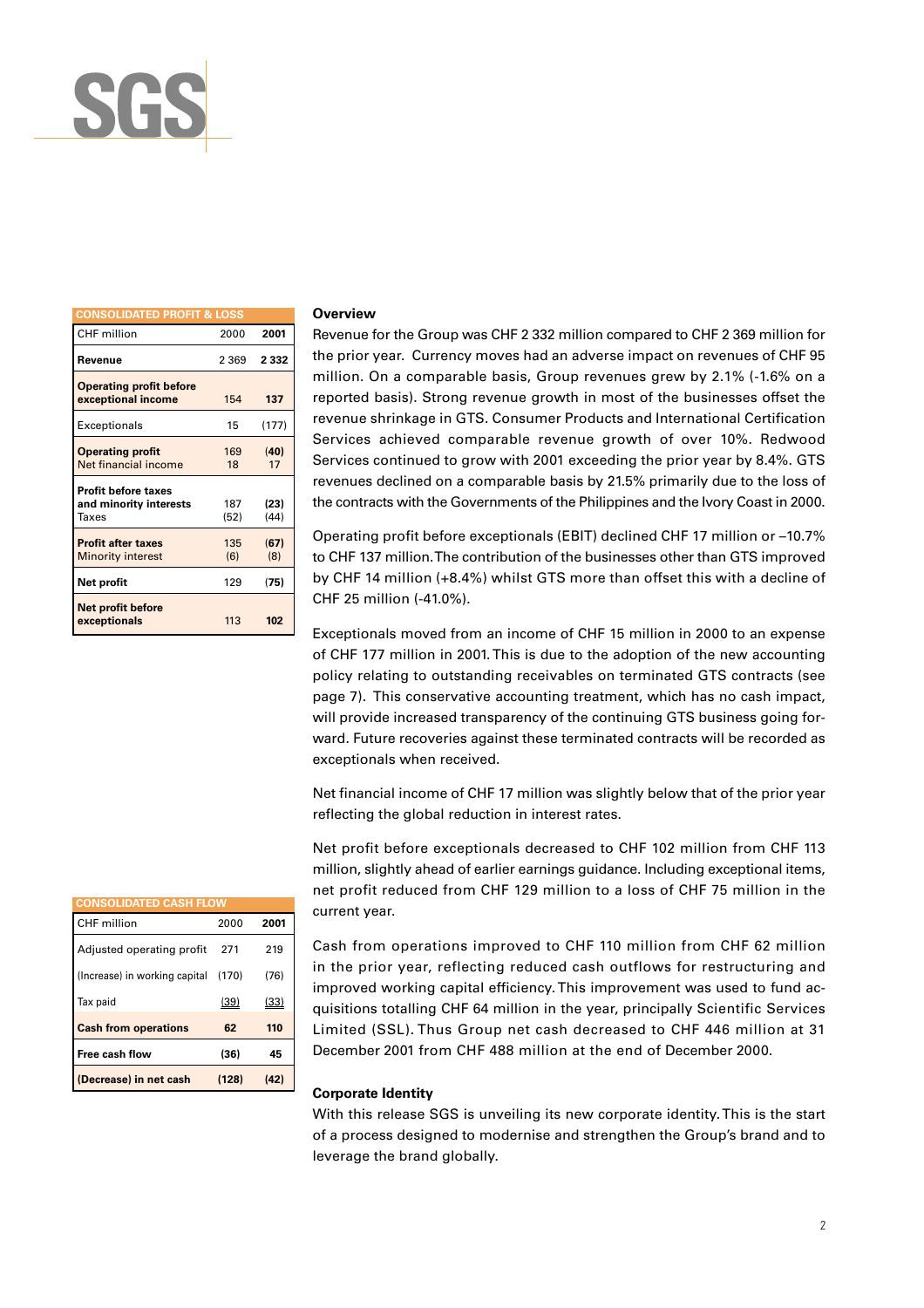

| <b>CONSOLIDATED BALANCE SHEET</b>                    |         |      |
|------------------------------------------------------|---------|------|
| <b>CHF</b> million                                   | 2000    | 2001 |
| Land, buildings<br>and equipment                     | 387     | 397  |
| Investment in associated<br>and other companies      | 6       | 3    |
| Long-term loans, etc                                 | 86      | 85   |
| Goodwill and other<br>intangible assets              | 33      | 60   |
| Work-in-progress<br>and inventories                  | 114     | 112  |
| Trade accounts and<br>notes receivable               | 642     | 513  |
| Other receivables<br>and prepayments                 | 212     | 171  |
| Cash and short-term<br>investments                   | 642     | 649  |
| <b>Total assets</b>                                  | 2 1 2 2 | 1991 |
| Shareholders' equity                                 | 1 0 9 9 | 982  |
| <b>Minority interests</b>                            | 20      | 26   |
| Long-term loans                                      | 44      | 42   |
| Provisions and other<br>liabilities                  | 314     | 270  |
| Short-term liabilities                               | 645     | 671  |
| <b>Total liabilities and</b><br>shareholder's equity | 2 1 2 2 | 1991 |

| <b>CHANGES IN SHAREHOLDERS' EQUITY</b> |         |      |
|----------------------------------------|---------|------|
| CHF million                            | 2000    | 2001 |
| As at 1 January                        | 997     | 1099 |
| Dividend                               | (38)    | (45) |
| Other                                  | 11      | 3    |
| Net profit                             | 129     | (75) |
| As at 31 December                      | 1 0 9 9 | 982  |

#### **Acquisitions and disposals**

In December 2001 SGS announced the acquisition of SSL, an international group based in Australia primarily operating in the non-ferrous segment of Minerals. The SSL business has an annual turnover of CHF 65 million and an EBITDA margin of 23%.

In November 2001 the Group sold its interest in Logitest France to its partner. Logitest is a company primarily involved in testing in the nuclear power industry within France. In 2000 this company recorded revenues of CHF 25 million and an EBITDA of 12%.

#### **GTS Receivables**

Vigorous efforts continue to collect the full amounts outstanding on terminated GTS contracts. The company has established a special task force, led by the Group Chief Executive, to expedite collection efforts and to explore all possible means of monetising these material assets for the Group.

#### **Proposed Dividend**

Given the Group's improved cash generation and positive outlook, the Board of Directors will recommend to the Annual General Meeting on 2nd May 2002 the approval of a dividend of CHF 6.00 per share, up 3.4% compared to last year.

#### **Significant Shareholders**

At 31 December 2001, Rentenanstalt-Swiss Life held 16.25% of the capital of the Company (unchanged from 31 December 2000 save as for the effects on the voting rights of the introduction of a single class of shares). Worms & Cie held 13.7% and Mr. August von Finck and his family held 14.7% of the capital and voting rights of the Company. The Company and the SWX Swiss Exchange were advised that none of the members of the von Finck family own more than 5% of the capital and voting rights and that they are not bound by any agreement with respect to voting rights or transfer of shares.

#### **Outlook**

The Group expects to both improve operating performance in 2002 and to exceed the 2001 reported net profit before exceptionals of CHF 102 million.

Max D. Amstutz Chairman

Sergio Marchionne Chief Executive

22 March 2002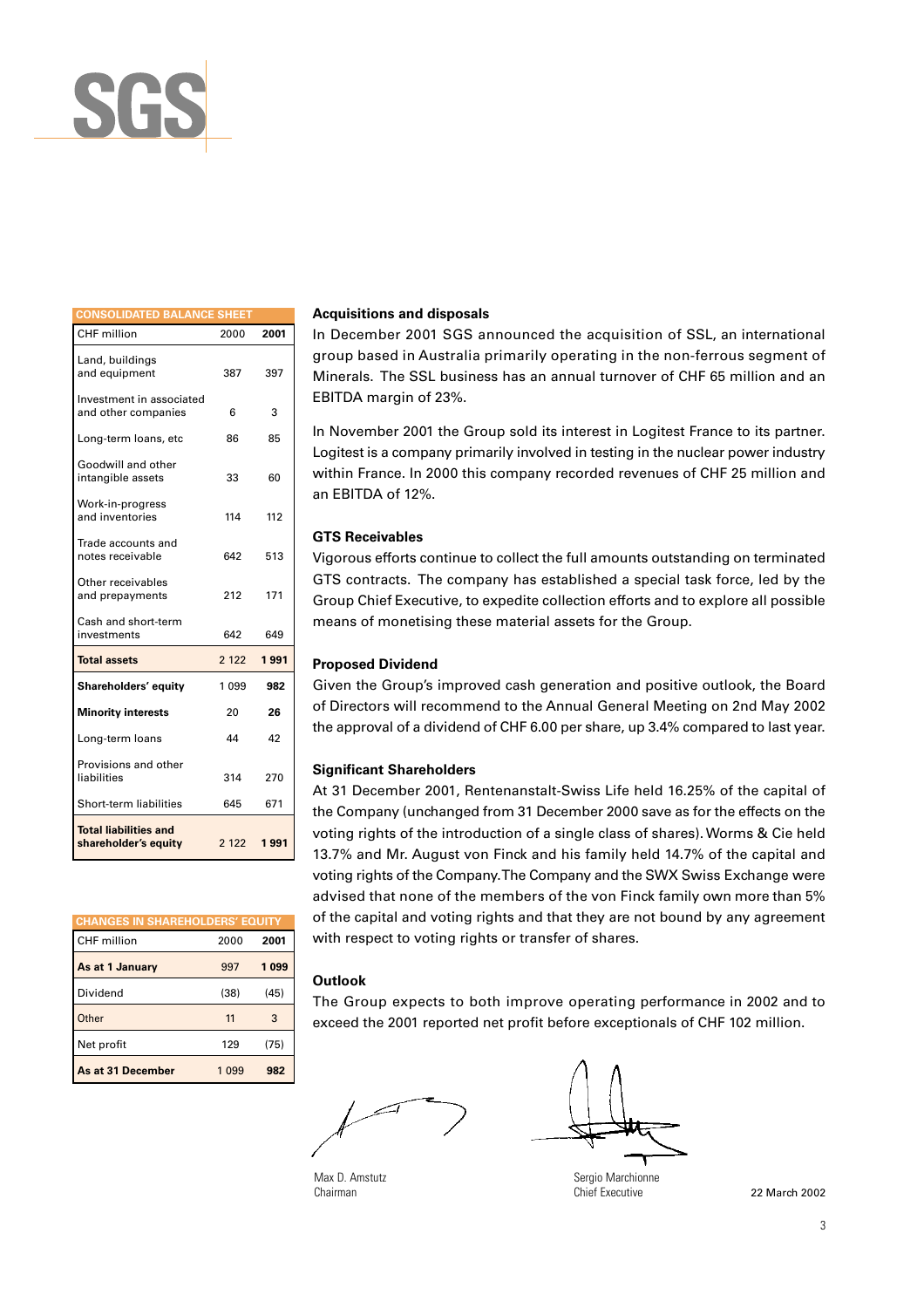

| <b>AGRICULTURAL SERVICES</b>              |      |              |
|-------------------------------------------|------|--------------|
| CHF million                               | 2000 | 2001         |
| Revenue<br>Change in %                    | 217  | 217<br>(0.1) |
| Change due to<br><b>Volume and Prices</b> |      | 10           |
| <b>Currency Translation</b>               |      | (11)         |
| Acquisitions/(Disposals)                  |      | 1            |
| <b>EBIT</b><br>Change in %                | 20   | 18<br>(12.3) |
| Margin %                                  | 9.4  | 8.2          |

#### **Agricultural Services**

Agricultural Services comparable revenues grew by +4.8% (-0.1% on a reported basis). The market started to recover in Eastern Europe with a good crop and the reopening of the significant trade route of the Danube. In North America innovations offered to the grain industry delivered significant growth.

Operating profit dropped CHF 2 million to CHF 18 million. The lower level of fishmeal production in Latin America and the weaker commodity prices resulted in lower margins at 8.2% compared to 9.4% for last year.

During the year Agricultural Services developed services tailored to protect clients against risks such as quality deterioration and quantity loss of goods at loading and discharge, and insect re-infestation. Services were expanded to include risk management and guarantee to complement the traditional inspection business.

Concerns over Genetically Modified Organisms (GMO's) provided opportunities for SGS to demonstrate its expertise in tracing the origins of soya and maize and in testing goods at each critical point, from analysing seeds for purity before they are sown, through to storage, transport and shipment.

| <b>MINERALS SERVICES</b>    |      |              |
|-----------------------------|------|--------------|
| CHF million                 | 2000 | 2001         |
| Revenue<br>Change in %      | 212  | 206<br>(3.0) |
| Change due to               |      |              |
| <b>Volume and Prices</b>    |      | 5            |
| <b>Currency Translation</b> |      | (11)         |
| Acquisitions/(Disposals)    |      | 0            |
| <b>EBIT</b><br>Change in %  | 24   | 19<br>(20.0) |
| Margin %                    | 11.4 | 9.4          |

#### **Minerals Services**

Minerals Services revenue increased on a comparable basis by +2.2% (-3.0% on a reported basis) fuelled by the demand for coal and coke in the first half of the year. The depressed steel market reduced demand for services, especially in the Ukraine and Asia, holding back the level of growth.

Operating margins came in lower due to an adverse shift in business mix. The acquisition of SSL at the end of 2001 will help address the balance of the mix of margins and boost the profitability of the sector.

Minerals Services enhanced its market leadership in a number of products and geographical areas. The Russian operations successfully moved up the value chain in the coal sector, offering sampling and weighing services at coal mines in the Kusbass area of Siberia. The signing of a steel monitoring contract with Severstal, the biggest steel producing mill in Russia was a major achievement. This contract strongly positions SGS in the steel industry within the CIS.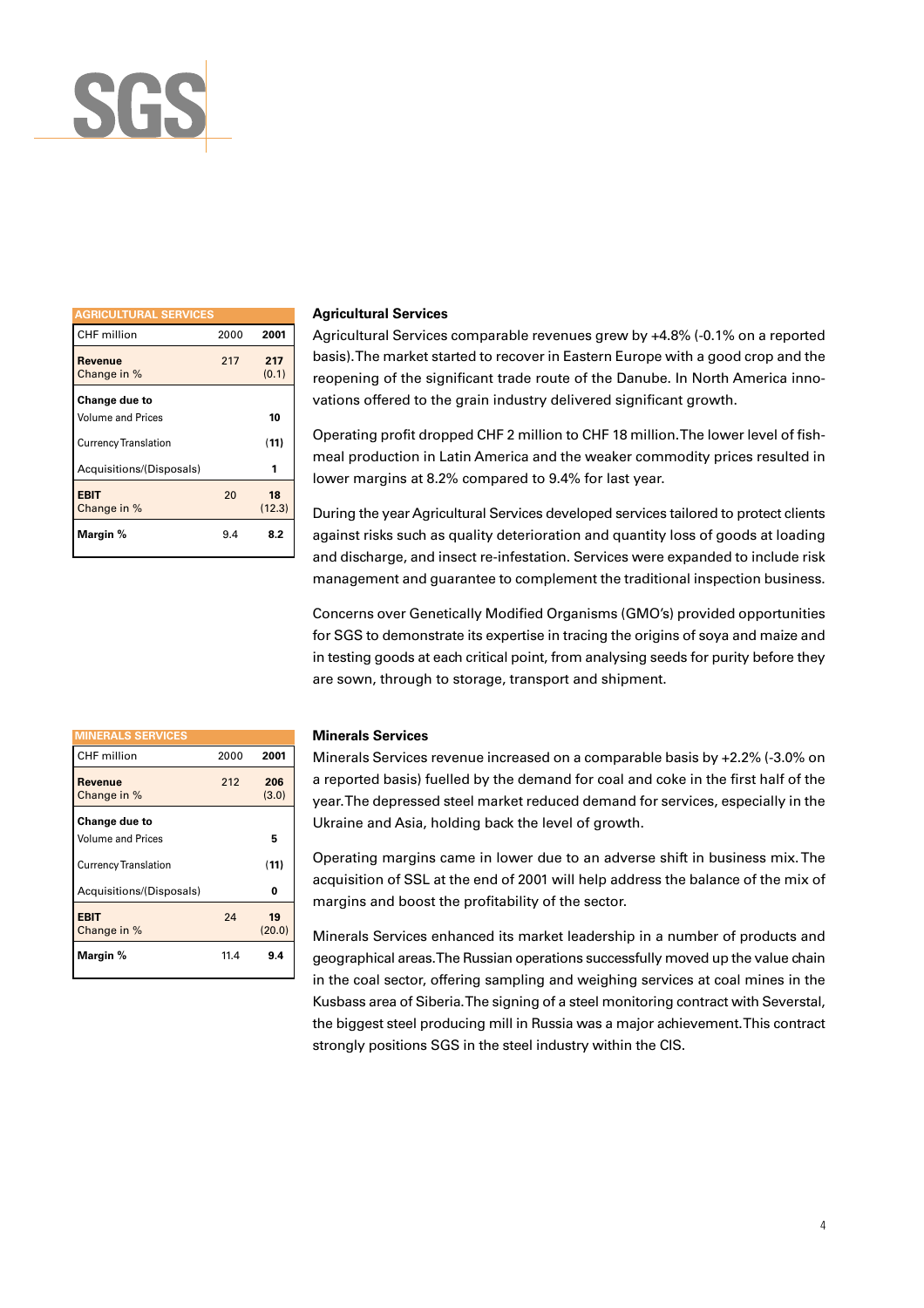

| <b>REDWOOD SERVICES</b>     |      |            |
|-----------------------------|------|------------|
| CHF million                 | 2000 | 2001       |
| Revenue<br>Change in %      | 398  | 415<br>4.4 |
| Change due to               |      |            |
| <b>Volume and Prices</b>    |      | 33         |
| <b>Currency Translation</b> |      | (17)       |
| Acquisitions/(Disposals)    |      | 1          |
| <b>EBIT</b><br>Change in %  | 40   | 43<br>6.8  |
| Margin %                    | 10.1 | 10.3       |

#### **Redwood Services**

Redwood Services has reported strong comparable revenue growth of +8.4% (+4.4% on a reported basis) although market conditions started to weaken in the last quarter. Recent innovations – Destpack and Fuel Integrity Programme - continue to deliver additional revenues and are being well received by their target customers.

Margins continued to improve, rising to 10.3%. Asia was not as strong as the other regions in the sector with the weakness of the economies in the region adversely affecting performance.

The industry saw further consolidation with both oil and chemical majors merging. This presented the opportunity for global contracting and to gain additional business. In Eastern Europe Redwood made particularly strong inroads in Russia and the Caspian and produced profitable growth of over 20%.

During the year Fuel Integrity Programmes using patented Oronite D-Tect® technology were successfully rolled out. Contracts were secured in South Africa and Zambia. In addition these pioneering programmes were renewed for the authorities in Kenya, Tanzania and Uganda.

| <b>CONSUMER PRODUCTS SERVICES</b>         |      |            |
|-------------------------------------------|------|------------|
| CHF million                               | 2000 | 2001       |
| Revenue<br>Change in %                    | 262  | 283<br>8.1 |
| Change due to<br><b>Volume and Prices</b> |      | 29         |
| <b>Currency Translation</b>               |      | (12)       |
| Acquisitions/(Disposals)                  |      | 4          |
| <b>EBIT</b><br>Change in %                | 20   | 21<br>9.2  |
| Margin %                                  | 7.5  | 7.6        |

#### **Consumer Products Services**

Consumer Products Services comparable revenue has grown by +11.2% (+8.1% on a reported basis) with very good growth in the Asian markets. Product innovations continued with particular emphasis on food services, and electronics testing, mainly on the development of Bluetooth™ the emerging global standard for wireless data communication.

Margins remained constant at 7.6%, notwithstanding the substantial product development costs incurred in the year.

Food services continued to be rolled out with around 6 000 certificates issued under newly developed programmes, for example the Organic Production Standard, which focuses on sustainable production, crop rotation and rational use of manure and vegetable waste.

SGS entered the telecommunications and information technology business by concluding an agreement with the CETECOM for co-operation on Bluetooth™ testing.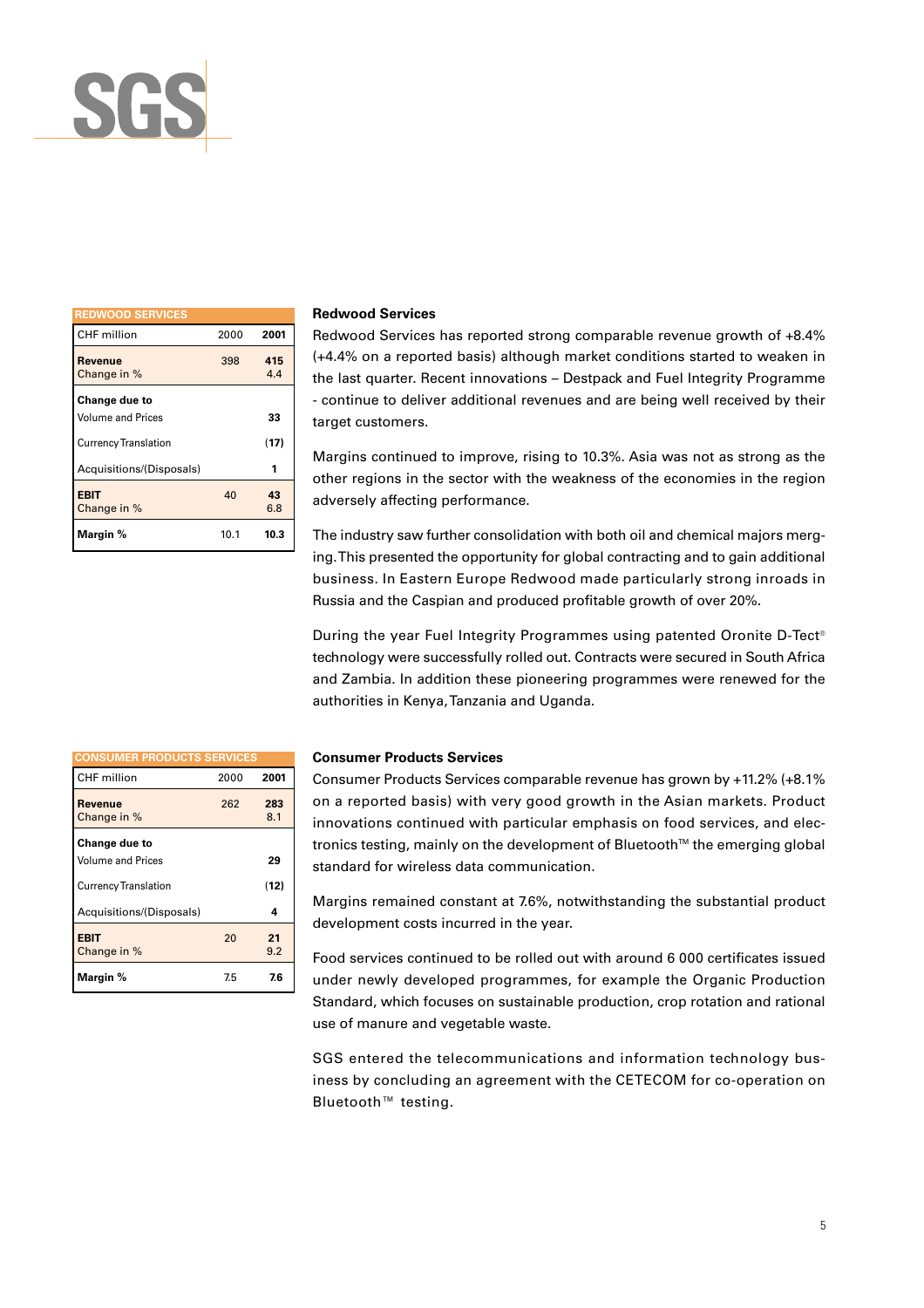

| <b>INDUSTRIAL SERVICES</b>  |      |            |
|-----------------------------|------|------------|
| CHF million                 | 2000 | 2001       |
| Revenue<br>Change in %      | 401  | 403<br>0.4 |
| Change due to               |      |            |
| <b>Volume and Prices</b>    |      | 11         |
| <b>Currency Translation</b> |      | (11)       |
| Acquisitions/(Disposals)    |      | 2          |
| <b>EBIT</b><br>Change in %  | 18   | 24<br>31.5 |
| Margin %                    | 4.6  | 6.0        |

#### **Industrial Services**

Industrial Services has shown modest comparable revenue growth of +2.6% (+0.4% on a reported basis).

Operating profit moved up substantially to CHF 24 million in 2001 from CHF 18 million, with margins up from 4.6% to 6.0%. This is due to the improvement in the profitability of the vehicle inspection business in the USA and general restructuring benefits across the sector. The Vehicle Testing Service in Ireland, which started in 2000, is now performing well and delivering acceptable profits.

The introduction of building inspection services in Spain helped maintain the level of revenue as the work associated with the French TGV network came to an end. Taiwan successfully developed techniques for testing construction materials and this activity is being expanded into China and India.

Changes in legislation concerning environmental health and safety provided new opportunities, for example, SGS UK Industrial Services obtained accreditation as a notified body for the new European pressure equipment directive.

| <b>INTERNATIONAL CERTIFICATION</b><br><b>SERVICES</b> |      |            |
|-------------------------------------------------------|------|------------|
| CHF million                                           | 2000 | 2001       |
| Revenue<br>Change in %                                | 189  | 198<br>4.8 |
| Change due to<br><b>Volume and Prices</b>             |      | 19         |
| <b>Currency Translation</b>                           |      | (11)       |
| Acquisitions/(Disposals)                              |      | 1          |
| <b>EBIT</b><br>Change in %                            | 25   | 25<br>1.2  |
| Margin %                                              | 13.2 | 12.8       |

#### **International Certification Services**

International Certification Services continued to provide good revenue growth at +10.1% (+4.8% on a reported basis), consolidating its leadership position and outperforming the market.

Margins held up at 12.8% notwithstanding pricing pressures particularly in the Asian markets. Focus has been both on new standards and extending the service beyond certification to improve margins.

The growth of ISO 9000, which has been in existence since 1987, has slowed in Europe and North America but this has been more than offset by an improvement in Asia, Eastern Europe and Latin America.

In addition other products grew strongly, with new ISO 14001 certificates growth in the year. In Italy, the Group issued its first accredited certificate for OHSAS, the occupational health & safety standard.

Focus on product development continues, with certifications being rolled out to both providers of consumer services and to in-house schemes for major companies. SGS was appointed as the recommended BMW auditing partner worldwide.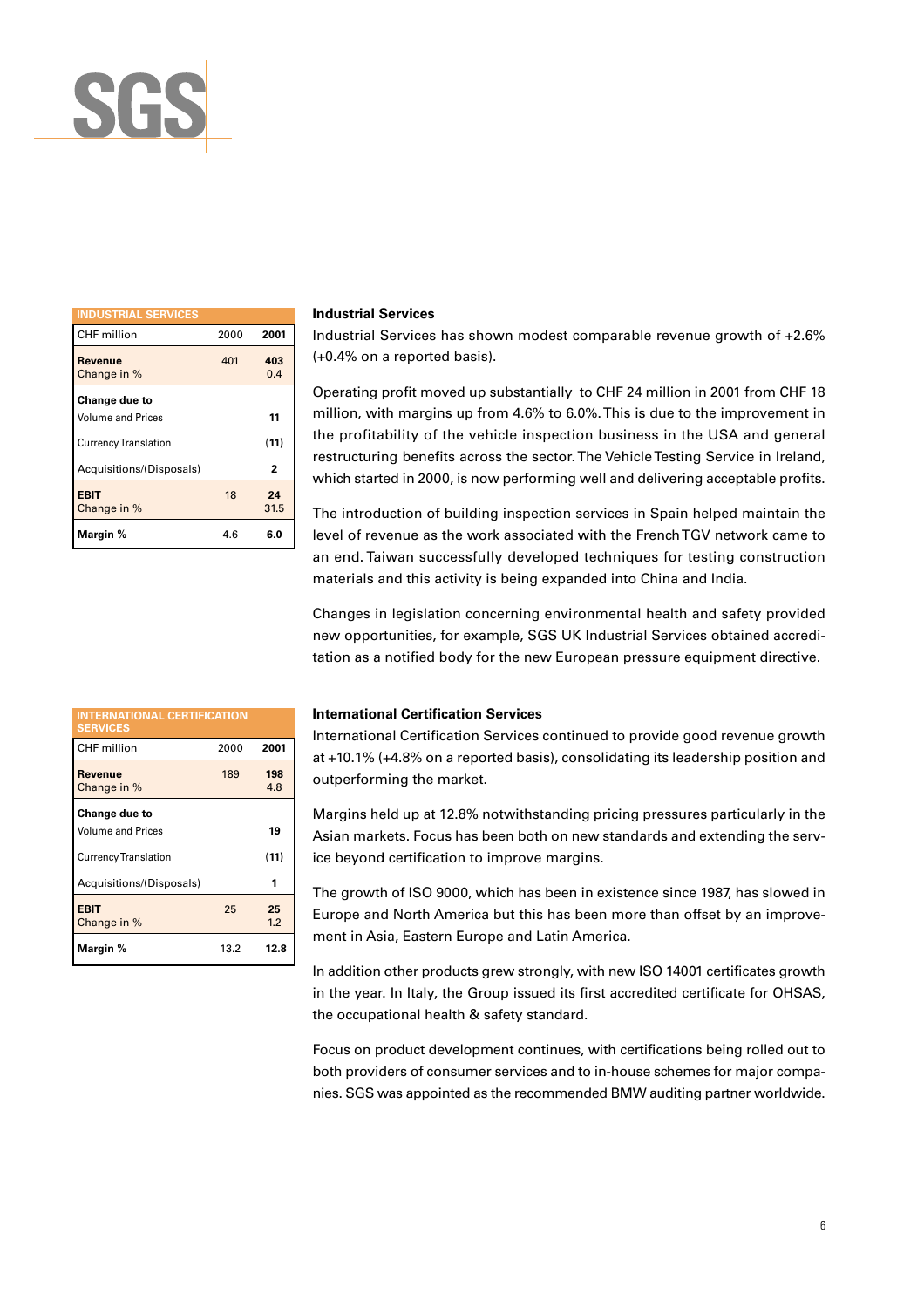

| <b>GLOBAL TRADE SOLUTIONS</b> |      |               |
|-------------------------------|------|---------------|
| CHF million                   | 2000 | 2001          |
| Revenue<br>Change in %        | 353  | 271<br>(23.4) |
| Change due to                 |      |               |
| <b>Volume and Prices</b>      |      | (76)          |
| <b>Currency Translation</b>   |      | (6)           |
| Acquisitions/(Disposals)      |      | 0             |
| <b>EBIT</b><br>Change in %    | 59   | 35<br>(41.5)  |
| Margin %                      | 16.7 | 12.7          |

#### **Global Trade Solutions**

Global Trade Solutions revenue has declined significantly (-23.4% on a reported basis) compared to 2000 mainly due to the non-renewal of the contracts with the Governments of the Philippines and the Ivory Coast.

Operating margins are down from 16.7% to 12.7% reflecting the loss of the aforementioned contracts and the costs of developing new services.

In 2001 SGS successfully concluded new agreements with the Governments of Moldova and Uzbekistan, as well as extended or renewed contracts with the Democratic Republic of Congo, Ecuador, Ethiopia, Guinea, Malawi, Mauritania, Nigeria and Rwanda. The mandate was lost in Senegal, while the programme in Argentina was phased out towards the end of the year.

Confronted with lower volumes, Global Trade Solutions has invested in the development of new services aimed at protecting government revenues, facilitating international trade, monitoring aid programmes and promoting sustainable development.

#### **Accounting Policy Change GTS Receivables**

Trade receivables owed by governments and international institutions associated with Global Trade Solutions (GTS) activities have been recognised on the Group's balance sheet based on management's best estimates of future receipts, taking into account all relevant facts known at that time.

International Accounting Standard (IAS) 39, Financial Instruments: Recognition and Measurement, became effective 1 January 2001 and requires that the receivables be discounted to reflect the expected quantum and timing of receipts.

The application of IAS 39 yields a wide range of outcomes, depending on the degree of conservatism or optimism applied to these estimates. For the Group, these receivables represent material financial assets.

More importantly, the Group is concerned that the range of results possible under the application of IAS 39 could undermine its efforts to recover the full amounts it is owed under these contracts in as much as any resulting value may be interpreted as providing guidance to the relevant debtors about a level of settlement acceptable to the Group.